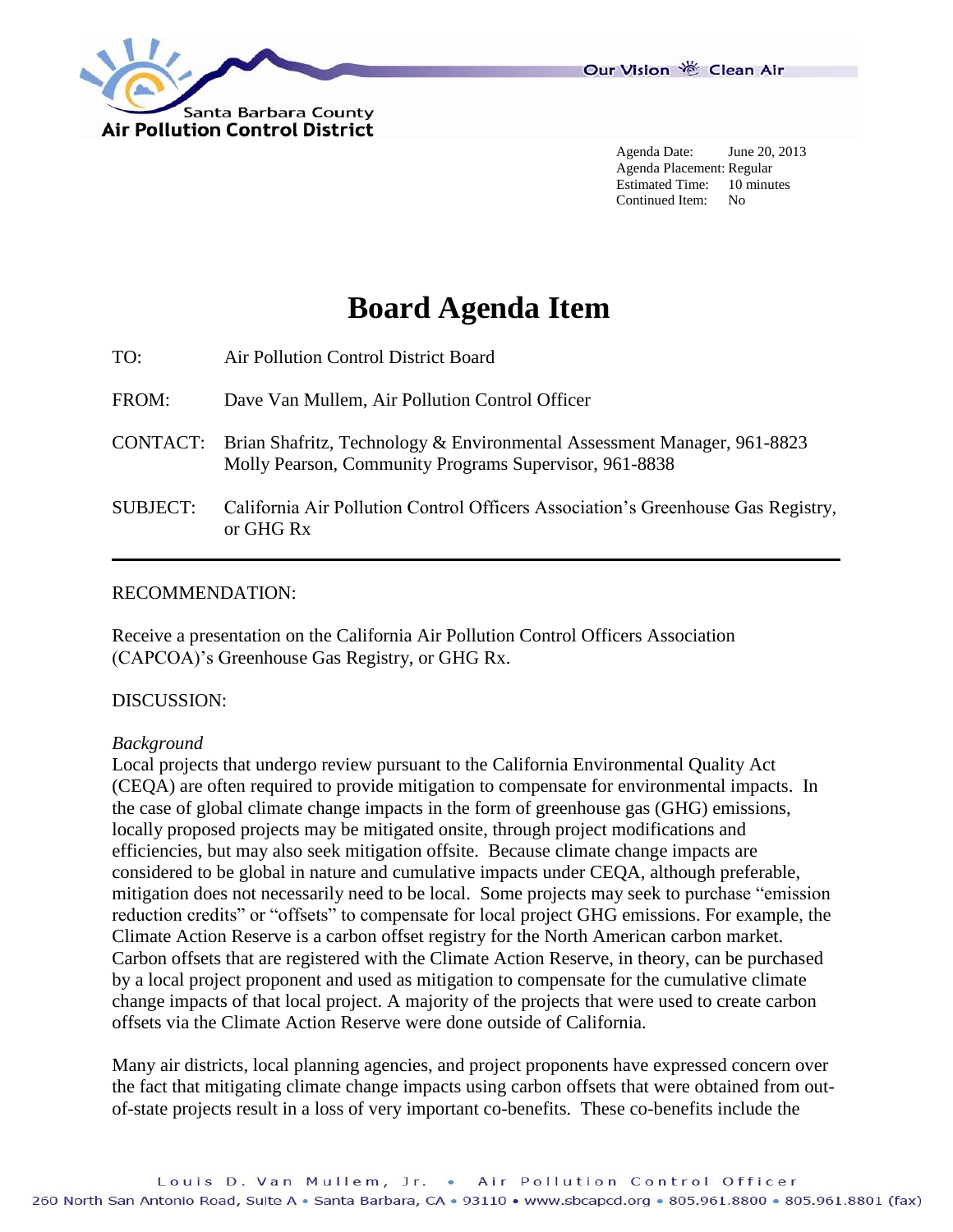reductions of criteria air pollutants, such as ozone precursors and particulate matter, that often occur along with GHG emissions reductions. Other important social benefits include community awareness, and benefits to the local economy such as jobs, business growth, and transportation infrastructure that might occur with GHG reduction projects.

## *California Air Pollution Control Officers Association*

The California Air Pollution Control Officers Association (CAPCOA) is a non-profit association of the air pollution control officers from all 35 local air quality agencies throughout California. CAPCOA was formed in 1976 to promote clean air and to provide a forum for sharing of knowledge, experience, and information among the air quality regulatory agencies around the State. The Association promotes unity and efficiency, and strives to encourage consistency in methods and practices of air pollution control. CAPCOA activities include training and information on current air quality issues, coordination between regional, state and federal air quality officials and the regulated community, and active participation in the air quality legislative process. The District is active in CAPCOA, and Dave Van Mullem is Chair of the CAPCOA committee of medium-sized District Air Pollution Control Officers.

## *CAPCOA GHG Rx*

CAPCOA and member air districts recognize the need for statewide coordination on climate change issues, and specifically the potential need for carbon offsets to mitigate climate change impacts under CEQA. CAPCOA is developing a program whereby California-based carbon offsets can be created by an entity, using a well-defined protocol, and listed on a registry to be used as future GHG emissions mitigation. The program is under development and nearing completion. We see the potential for this type of program to function as a resource for local project proponents. The GHG Rx aims to facilitate local GHG mitigation, keep projects and jobs in California, and also achieve the co-benefits of reducing criteria pollutant emissions and addressing other local community goals.

### Format and Similarity to Other Programs

The GHG Rx follows the same general format as other carbon registries such as the Climate Action Reserve, the American Carbon Registry, and the California Air Resources Board's Capand-Trade registry, which can be summarized as follows:

- A set of protocols that have been reviewed and approved by program administrators;
- Training and/or certification requirements for the staff that will verify the emission reductions/offsets;
- Credit certification:
- Listing of the carbon offsets in a centralized location (online registry), and tracking of usage; and
- Ongoing enforcement of protocol requirements, to ensure lasting validity of the carbon offsets.

### Differences Between GHG Rx and Other Programs

The GHG Rx differs from other registries in the following ways:

- California-based program, with an emphasis on locally generated carbon offsets;
- Administered by participating Air Districts through an agreement (MOU) between the individual District and CAPCOA; and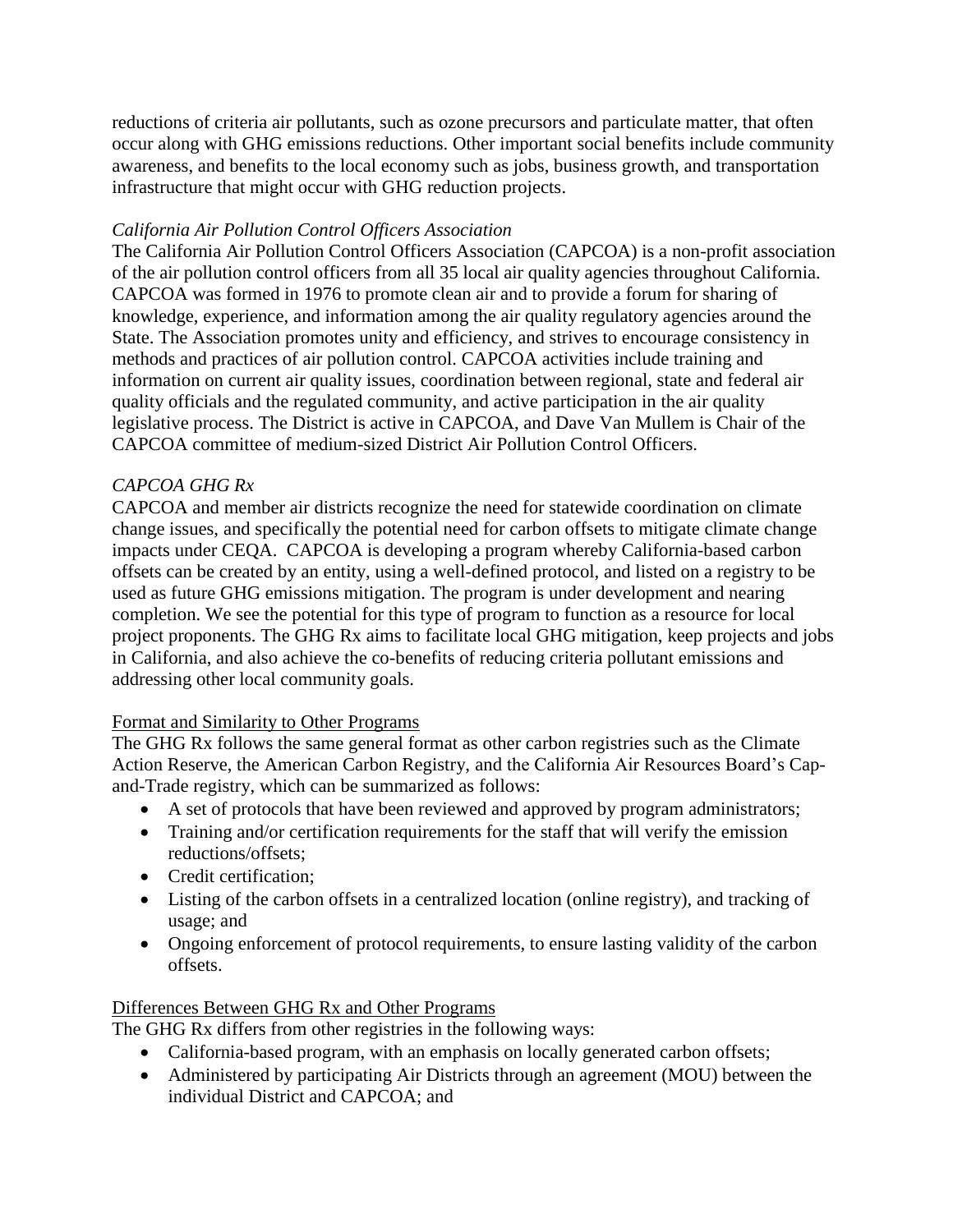Utilizes rigorous protocols, yet offers more expanded opportunities by allowing projectspecific protocols and other protocols that have not been folded into the CARB Cap-and-Trade program.

The District's role and interface with the GHG Rx is depicted in the attached flow chart.

In conclusion, as the GHG Rx offers a potential local solution for CEQA required GHG mitigation, we see it as a positive step forward. The District intends to actively monitor CAPCOA's advance towards a fully operational system and if successful will bring an MOU to your Board for consideration at a future date.

Attachment: Flow Chart of GHG Rx Project Process